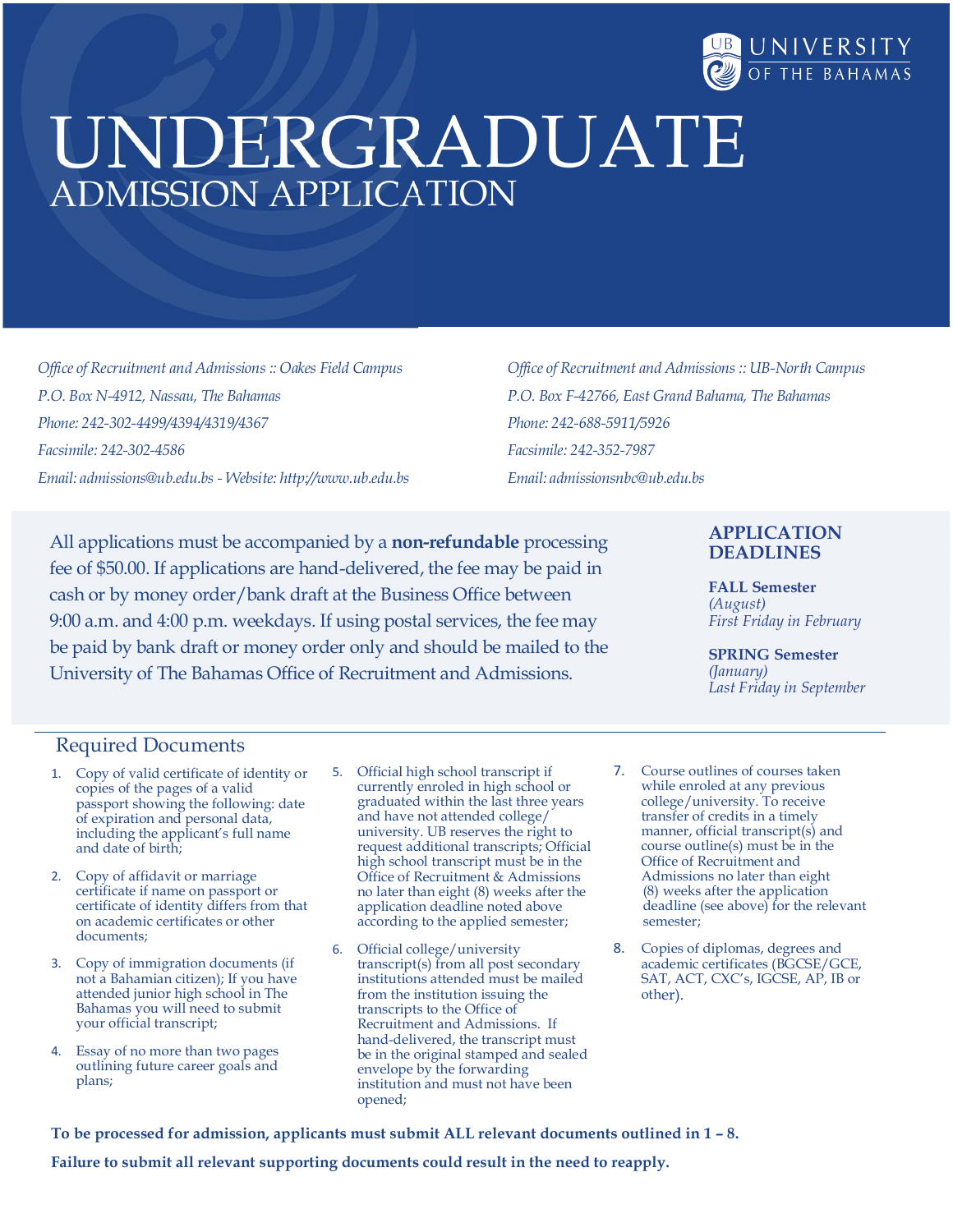# Section 1: Personal Information (please type or print in black/blue ink)

| Last Name                         | <b>First Name</b> |                 | Middle Name                           |               | Maiden Name     |                        | Sr, Jr, II, III |
|-----------------------------------|-------------------|-----------------|---------------------------------------|---------------|-----------------|------------------------|-----------------|
| Gender: $\Box$ Female $\Box$ Male |                   | Marital Status: | $\Box$ Married                        | $\Box$ Single | $\Box$ Divorced | $\Box$ Separated       | $\Box$ Widowed  |
| Birth Date (mm/dd/yyyy)           |                   |                 | Country of Birth                      |               |                 | Country of Citizenship |                 |
| Religion                          |                   |                 | If Christian, state the denomination. |               |                 |                        |                 |

Special Needs/Requirements, if any. (Attach an additional information sheet, if necessary.)

#### **Permanent Address**

| <b>Street</b>                    | City/Settlement   | Island                                                                                 | Country      |
|----------------------------------|-------------------|----------------------------------------------------------------------------------------|--------------|
| <b>E-mail Address</b>            |                   | P.O. Box/Zip Code                                                                      |              |
| Home Phone                       | <b>Work Phone</b> | Cell Phone                                                                             | Fax Number   |
| <b>Current Address</b>           | Same as Above     |                                                                                        |              |
| <b>Street</b>                    | City/Settlement   | Island                                                                                 | Country      |
| <b>E-mail Address</b>            |                   | P.O. Box/Zip Code                                                                      |              |
| Home Phone                       | <b>Work Phone</b> | Cell Phone                                                                             | Fax Number   |
| <b>Name of Emergency Contact</b> |                   |                                                                                        | Relationship |
| Home Phone                       | <b>Work Phone</b> | Cell Phone                                                                             | Fax Number   |
|                                  |                   | New Providence Island Contact (if emergency contact is not resident on New Providence) |              |
| Home Phone                       | <b>Work Phone</b> | Cell Phone                                                                             | Fax Number   |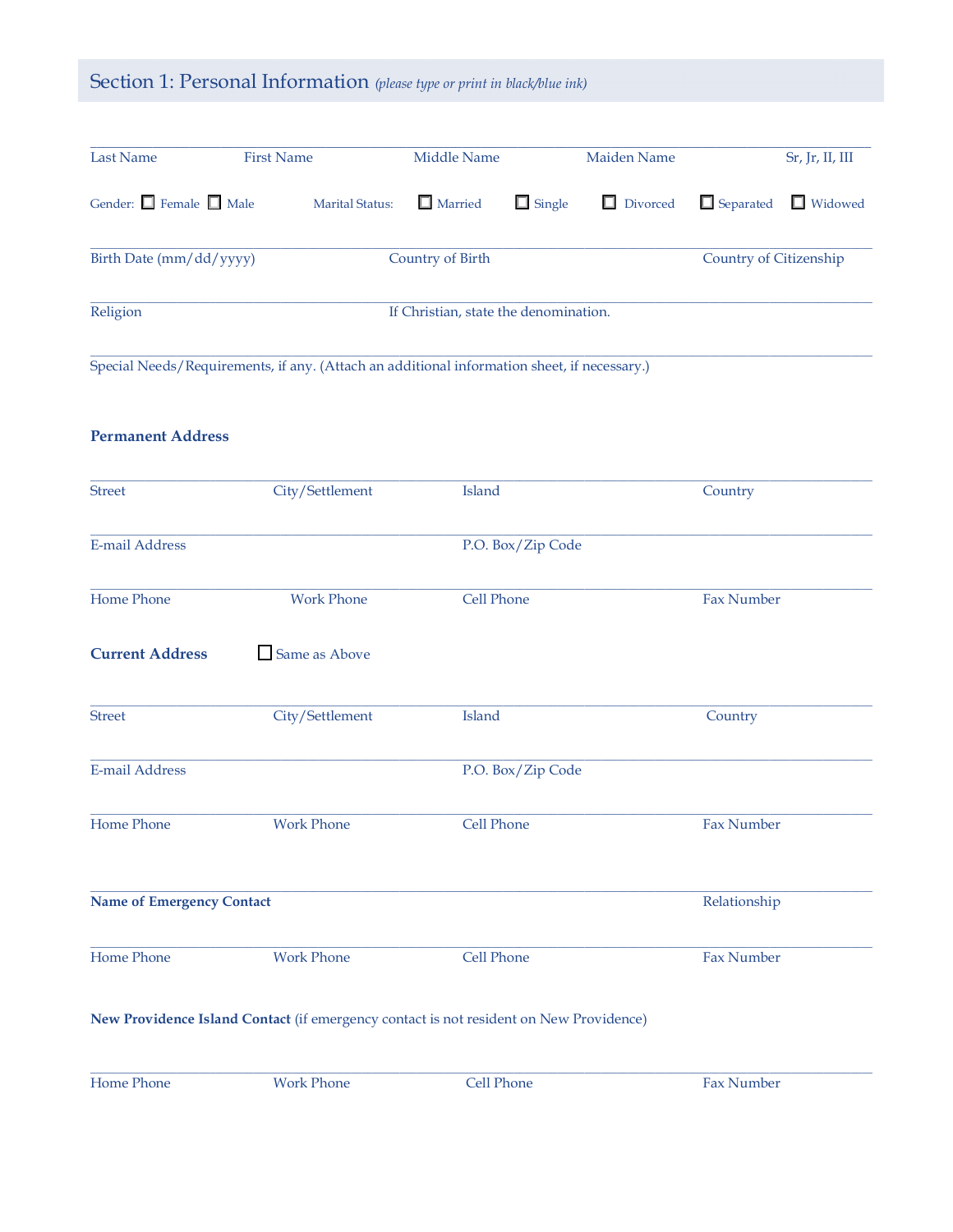## Section 2: Enrolment Information

| How did you find out about University of The Bahamas?                                                            |
|------------------------------------------------------------------------------------------------------------------|
| $\Box$ College Fair $\Box$ Media $\Box$ Parent $\Box$ Guidance Counsellor $\Box$ High School $\Box$ Social Media |
| $\Box$ Visit $\Box$ Website $\Box$ Other (Specify)                                                               |
| I plan to enrol Fall Semester 20 __________ Spring Semester 20 _______                                           |
| Enrolment status: $\Box$ Full-time $\Box$ Part-time                                                              |
| $\Box$ New Providence $\Box$ *Grand Bahama $\Box$ *Abaco<br>$\Box$ *Exuma<br>$\Box$ *Andros                      |
| Admission status: Freshman Transfer Student                                                                      |

## Section 3: Educational Background

# Please Choose A Major

| Name of High School<br>City/Settlement<br><b>Island or Country</b><br>Date Entered (Month/Year)<br>Date Graduated/Expected Graduation Date<br>$\Box$ ACT $\Box$ Other (Specify) |
|---------------------------------------------------------------------------------------------------------------------------------------------------------------------------------|
|                                                                                                                                                                                 |
| Indicate examinations taken/to be taken: $\Box$ BJC $\Box$ BGCSE/GCE $\Box$ SAT $\Box$ Pitman $\Box$ IGCSE $\Box$ AP $\Box$ IB                                                  |
|                                                                                                                                                                                 |
| List all BGCSE subjects (e.g. Mathematics, English, etc.) for which you are registered in the upcoming exam period.                                                             |

Date above examination taken/to be taken:

#### College/University Information

List all post secondary institutions attended. You are required to have sealed official transcripts of each institution forwarded to the University of The Bahamas, Office of Recruitment and Admissions.

|                                                                                                   | From: | To:                                                       |                            |
|---------------------------------------------------------------------------------------------------|-------|-----------------------------------------------------------|----------------------------|
| Name of College/University Location (City, Country)                                               |       | Dates of Attendance (Month/Year)                          | Name of Degree(s) Obtained |
|                                                                                                   | From: | To:                                                       |                            |
| Name of College/University Location (City, Country)                                               |       | Dates of Attendance (Month/Year)                          | Name of Degree(s) Obtained |
|                                                                                                   | From: | To:                                                       |                            |
| Name of College/University Location (City, Country)                                               |       | Dates of Attendance (Month/Year)                          | Name of Degree(s) Obtained |
| <b>Additional Required Information</b>                                                            |       |                                                           |                            |
| Are you the first in your immediate family (e.g. siblings, parents) to attend college/university? |       |                                                           | $\Box$ Yes $\Box$ No       |
| Have you applied to University of The Bahamas before? $\Box$ Yes $\Box$ No If yes, when           |       |                                                           | (Semester/Year)            |
| Are you a graduate of University of The Bahamas (formerly College of The Bahamas)?                |       |                                                           |                            |
|                                                                                                   |       | $\Box$ Yes $\Box$ No If yes, state graduation date $\Box$ | (Month/Year)               |
|                                                                                                   |       |                                                           |                            |